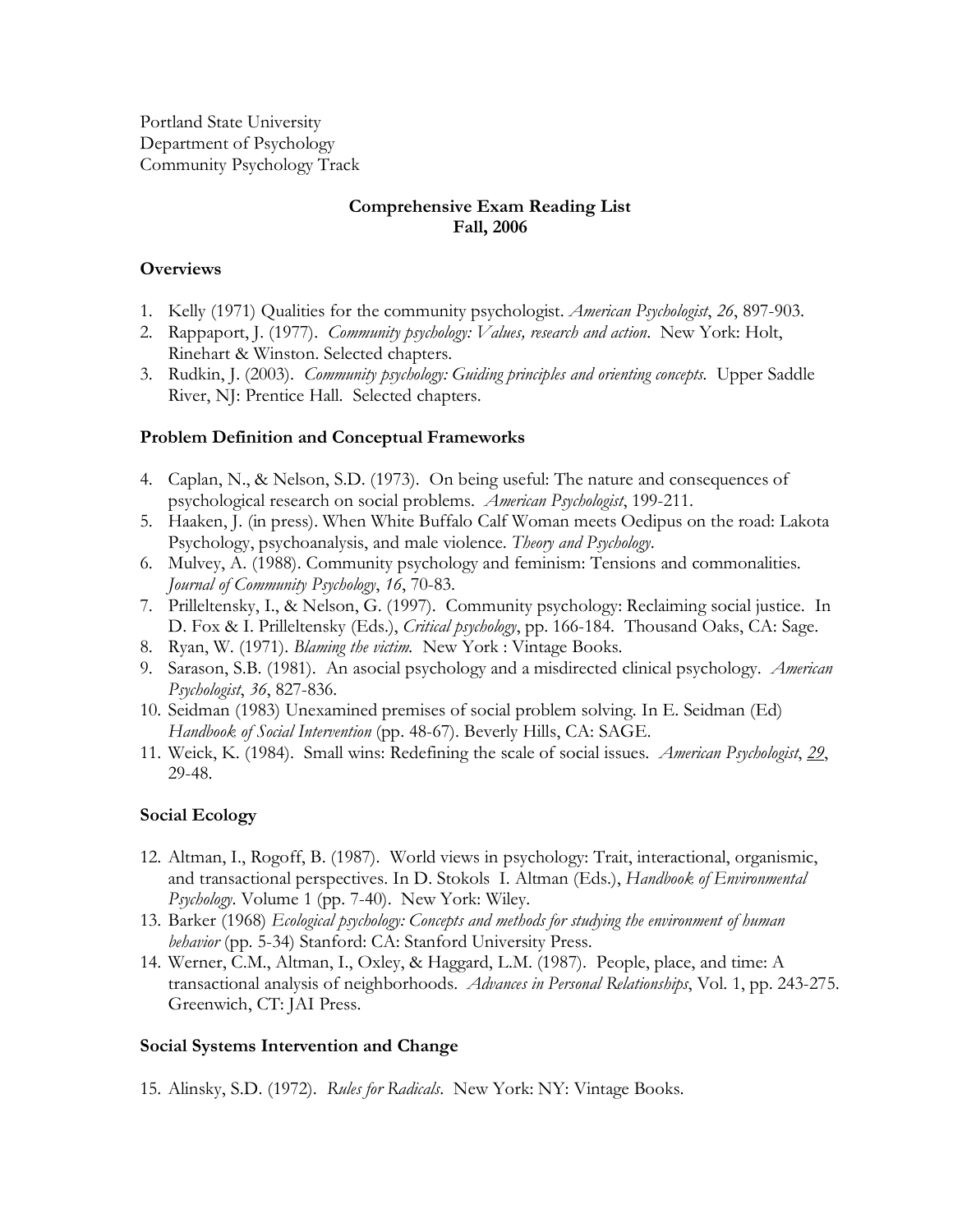- 16. Chavis, D.M., Stucky, P.E., Wandersman, A. (1983). Returning basic research to the community: A relationship between scientist and citizen. *American Psychologist*, 38, 424-434.
- 17. Hamberger, L.K., & Ambuel, B. (2000). Community collaboration to develop research programs in partner violence. *Journal of Aggression, Maltreatment, & Trauma*, *4*, 239-272.
- 18. Hays, P.A. (2002). *Addressing cultural complexities in practice: A framework for clinicians and counselors*, chapters 4 and 5. Washington, DC: American Psychological Association.
- 19. Kaufman, K., Mosher, H., Estes, L. & Carter, M. (2006). Situational prevention implications of sexual offenders' modus operandi. In S. Smallbone & R. Wortley (Eds.), Situational Prevention of Sexual Violence. Monsey, NY: Criminal Justice Press.
- 20. Lauffer, A., Nybell, L., Overberger, C., Reed, B., & Zeff, L. (1977). *Understanding your social agency* (Chapter 1, pp. 11-16; Chapter 6, pp. 47-54; Chapter 7, pp. 55-61). Beverly Hills, CA: Sage.
- 21. Lykes, M.B. (1989). Dialogue with Guatemalan Indian women: Critical perspectives on constructing collaborative research. In RK Unger (Ed). *Representations: Social constructions of gender* (pp. 167-185). Amityville, NY: Baywood.
- 22. Perkins, W., & Craig, D. (2003). The Hobart and William Smith Colleges experiment: A synergistic social norms approach using print, electronic media, and curriculum infusion to reduce collegiate problem drinking. In H.W. Perkins (Ed.), *The social norms approach to preventing school and college substance abuse: A handbook for educators, counselors and clinicians*. San Francisoc, CA: Jossey-Bass.
- 23. Rappaport, J. (1998). The art of social change: Community narratives as resources for individual and collective identity. In X.B. Arriaga & S. Oskamp (Eds.), *Addressing community problems: Psychological research and interventions*, pp. 225-246. Thousand Oaks, CA: Sage.
- 24. Wachtel, P.L. (1993). *Therapeutic communication: Knowing what to say when*, chapters 7 and 10. New York: Guilford Press.
- 25. Wicker, A., & Sommer, R. (1993). The resident researcher: An alternative career model centered on community. *American Journal of Community Psychology*, 21, 469-482.

### **Prevention & Empowerment**

- 26. Albee ((1982) Preventing psychopathology and promoting human potential. American Psychologist, 37, 1043-1050.
- 27. Cowen, E. L. (1996). The ontogenesis of primary prevention: Lengthy strides and stubbed toes. *American Journal of Community Psychology*, 24, 235-249.
- 28. Fawcett, S.R., White, G.W., Balcazar, F.E., & Suarez-Balcazar, Y. (1994). A contextualbehavioral model of empowerment: Case studies involving people with physical disabilities. *American Journal of Community Psychology*, *22*(4), 471-496.
- 29. Freire, P. (1972). *Pedagogy of the oppressed*. Continuum, New York.
- 30. Gruber, J. & Trickett, E. (1987). Can we empower others? The paradox of empowerment in governing an alternative school. *American Journal of Community Psychology, 15,* 353-371.
- 31. Rappaport, J. (1981). In praise of paradox: A social policy of empowerment over prevention. *American Journal of Community Psychology*, *9*, 14-25.
- *32.* Rappaport, J. (1987). Terms of Empowerment/Exemplars of Prevention: Toward a Theory for Community Psychology. *American Journal of Community Psychology.*
- 33. Riger, S. (1993). What's wrong with empowerment? *American Journal of Community Psychology, 21* , 279-292.